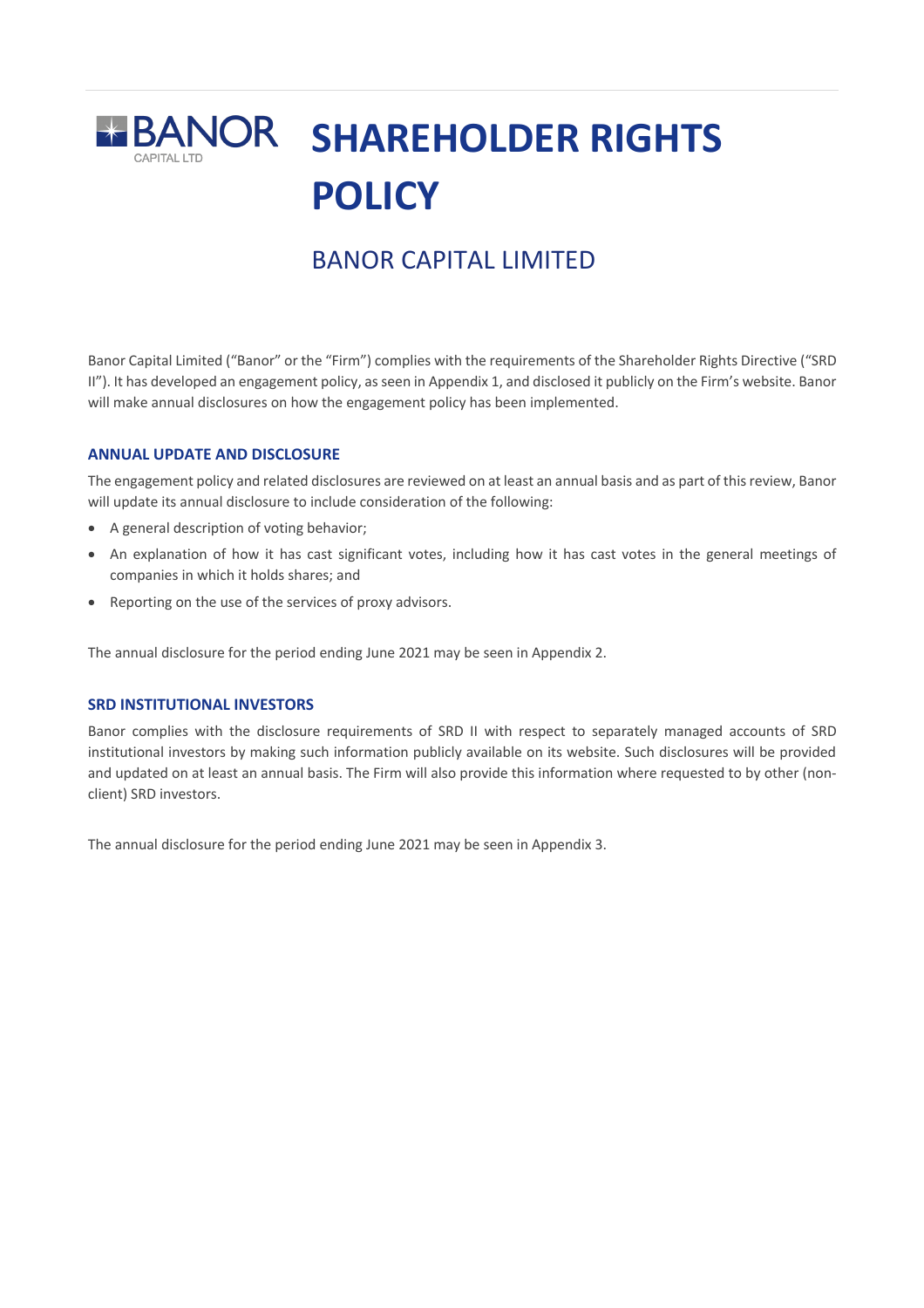### **APPENDIX 1 – ENGAGEMENT POLICY**

Under obligations arising from the revised Shareholder Rights Directive (EU 2017/828) ("SRD II"), a firm which trades shares on regulated and comparable markets, is required to either develop and publicly disclose an engagement policy as prescribed in COBS 2.2B.6R or disclose a clear and reasoned explanation of why it has chosen not to do so.

Banor Capital Limited ("Banor", the "Firm", "our") has elected to disclose its engagement policy as set out below. Further, firms are also required to disclose on an annual basis how the engagement policy has been implemented in a way that meets the requirements in COBS 2.2B.7R. Banor will make its annual disclosure, alongside this engagement policy, on its website.

| The role of shareholder<br>engagement in Banor's<br>investment strategy<br>COBS 2.2B.6 R (1) | Shareholder engagement is the process by which Banor protects and manages our clients'<br>investments by actively monitoring investee companies inclusive of liaising with company<br>management or brokers on strategy, performance, governance, and risk management.<br>We encourage high standards of corporate governance when we meet with senior management of<br>a company as part of our long strategy. In our periodic company meetings and/or calls, we will discuss<br>strategy and corporate responsibility issues, as we believe that these factors affect the potential for<br>a company to deliver long-term sustainable value to shareholders and ultimately our investors. Such<br>factors include capital structure, capital expenditure plans, M&A plans, management alignment, |
|----------------------------------------------------------------------------------------------|----------------------------------------------------------------------------------------------------------------------------------------------------------------------------------------------------------------------------------------------------------------------------------------------------------------------------------------------------------------------------------------------------------------------------------------------------------------------------------------------------------------------------------------------------------------------------------------------------------------------------------------------------------------------------------------------------------------------------------------------------------------------------------------------------|
|                                                                                              | social and environmental impact, and corporate governance.<br>We evaluate the effectiveness of investee companies' management on these issues and if an investee<br>company's behaviour is judged to be adverse to its future earnings, these concerns are addressed in<br>our research and investment process.                                                                                                                                                                                                                                                                                                                                                                                                                                                                                    |
| Approach to ongoing<br>monitoring of, and                                                    | The Firm monitors investee companies in order to identify any issues in advance and take appropriate<br>actions. The Firm considers the following when monitoring investee companies:                                                                                                                                                                                                                                                                                                                                                                                                                                                                                                                                                                                                              |
| dialogue with, investee                                                                      | strategy and performance;<br>$\bullet$                                                                                                                                                                                                                                                                                                                                                                                                                                                                                                                                                                                                                                                                                                                                                             |
| companies                                                                                    | ordinary corporate governance issues;<br>$\bullet$                                                                                                                                                                                                                                                                                                                                                                                                                                                                                                                                                                                                                                                                                                                                                 |
| COBS 2.2B.6 R (2)                                                                            | approach to corporate social responsibility; and<br>$\bullet$                                                                                                                                                                                                                                                                                                                                                                                                                                                                                                                                                                                                                                                                                                                                      |
| COBS 2.2B.6 R (3)                                                                            | risk management.<br>$\bullet$                                                                                                                                                                                                                                                                                                                                                                                                                                                                                                                                                                                                                                                                                                                                                                      |
|                                                                                              |                                                                                                                                                                                                                                                                                                                                                                                                                                                                                                                                                                                                                                                                                                                                                                                                    |
|                                                                                              | Monitoring is undertaken in the following ways:                                                                                                                                                                                                                                                                                                                                                                                                                                                                                                                                                                                                                                                                                                                                                    |
|                                                                                              | review of sell-side research developed by brokers or independent research companies;<br>$\bullet$                                                                                                                                                                                                                                                                                                                                                                                                                                                                                                                                                                                                                                                                                                  |
|                                                                                              | analysis of data provided by third party providers (such as Bloomberg, Refinitiv, etc.);<br>$\bullet$                                                                                                                                                                                                                                                                                                                                                                                                                                                                                                                                                                                                                                                                                              |
|                                                                                              | monitoring of corporate results, through participation in conference calls or corporate<br>$\bullet$<br>meetings;                                                                                                                                                                                                                                                                                                                                                                                                                                                                                                                                                                                                                                                                                  |
|                                                                                              | reviewing periodic financial statements or participating in investor days organised by the issuers<br>$\bullet$<br>themselves;                                                                                                                                                                                                                                                                                                                                                                                                                                                                                                                                                                                                                                                                     |
|                                                                                              | participation in sectoral conferences or conferences focused on some specific market segments;<br>$\bullet$                                                                                                                                                                                                                                                                                                                                                                                                                                                                                                                                                                                                                                                                                        |
|                                                                                              | for ESG assessments, consultation of data provided by external rating agencies (MSCI ESG,<br>$\bullet$<br>Sustainalytics, etc.) and databases specialised in non-financial information, which are analysed<br>and reclassified by the analysis team; and                                                                                                                                                                                                                                                                                                                                                                                                                                                                                                                                           |
|                                                                                              | contacts with suppliers, customers, peers to provide information which, although not privileged,<br>$\bullet$<br>can highlight potentially relevant sectoral dynamics in the short / medium term.                                                                                                                                                                                                                                                                                                                                                                                                                                                                                                                                                                                                  |
|                                                                                              |                                                                                                                                                                                                                                                                                                                                                                                                                                                                                                                                                                                                                                                                                                                                                                                                    |

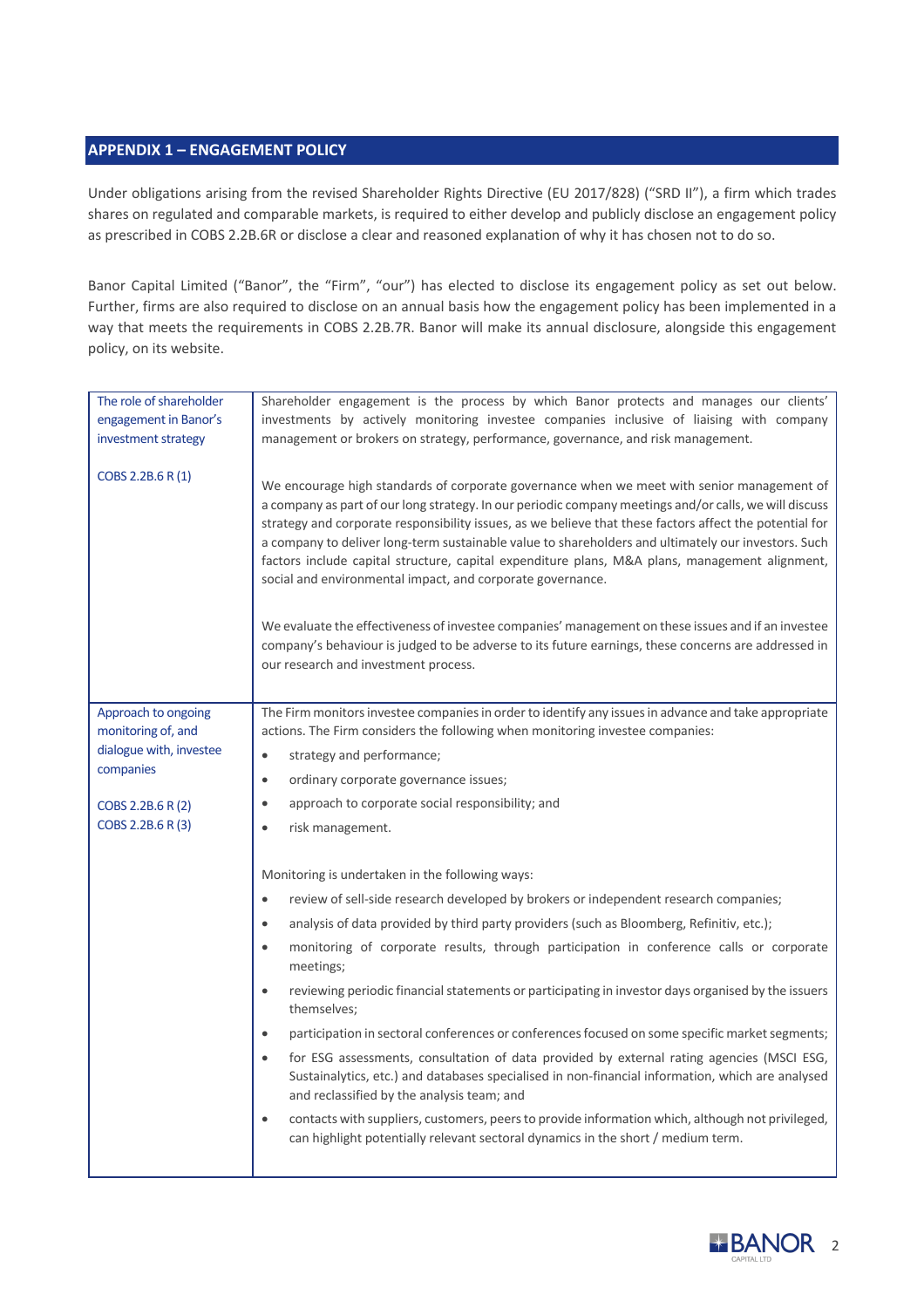| Procedure for exercising<br>voting rights and other<br>rights attached to shares<br>COBS 2.2B.6 R (4)                                     | The Firm may exercise any voting or other rights relating to equities on behalf of its client unless the<br>Firm receives specific instructions from its client. The Firm expects to fulfil its fiduciary obligation to<br>the client by voting in a manner that is consistent with the best interest of that client and does not<br>subordinate the client's interests to its own.<br>We carefully consider all aspects of the issues presented by a proxy matter for example:<br>monitoring relevant corporate actions;<br>$\bullet$<br>ensuring that the exercise of voting rights is in accordance with the investment objectives and<br>$\bullet$<br>policy of the relevant portfolio; and<br>preventing or managing any conflicts of interest arising from the exercise of voting rights.<br>$\bullet$ |
|-------------------------------------------------------------------------------------------------------------------------------------------|--------------------------------------------------------------------------------------------------------------------------------------------------------------------------------------------------------------------------------------------------------------------------------------------------------------------------------------------------------------------------------------------------------------------------------------------------------------------------------------------------------------------------------------------------------------------------------------------------------------------------------------------------------------------------------------------------------------------------------------------------------------------------------------------------------------|
| Approach to cooperating<br>with other shareholders<br>COBS 2.2B.6 R (5)                                                                   | The Firm may act collectively with other investors in situations where we believe it will be productive.<br>This may occur when for example:<br>our initial engagement has failed to produce a desirable outcome; or<br>$\bullet$<br>we are approached by other shareholders regarding a specific issue that threatens to negatively<br>$\bullet$<br>impact the value of our investment.<br>Each situation is considered on a case by case basis. It is important that a collective engagement<br>effort is not deemed to be acting in concert with others (as defined in the Takeover Code) and would<br>take steps to avoid this happening.                                                                                                                                                                |
| Approach to<br>communicating with other<br>non-equity stakeholders<br>COBS 2.2B.6 R (6)                                                   | The Firm does not typically communicate directly with other non-equity stakeholders.                                                                                                                                                                                                                                                                                                                                                                                                                                                                                                                                                                                                                                                                                                                         |
| Procedure for managing<br>actual and potential<br>conflicts of interests in<br>relation to the firm's<br>engagement.<br>COBS 2.2B.6 R (7) | Banor maintains a register of potential and actual conflicts of interest which are supplemented by a<br>register of the outside business interests of staff members. Where Banor faces a material conflict<br>that it is unable to manage or prevent, it is our policy to disclose this to the client(s) concerned prior<br>to taking any action.                                                                                                                                                                                                                                                                                                                                                                                                                                                            |

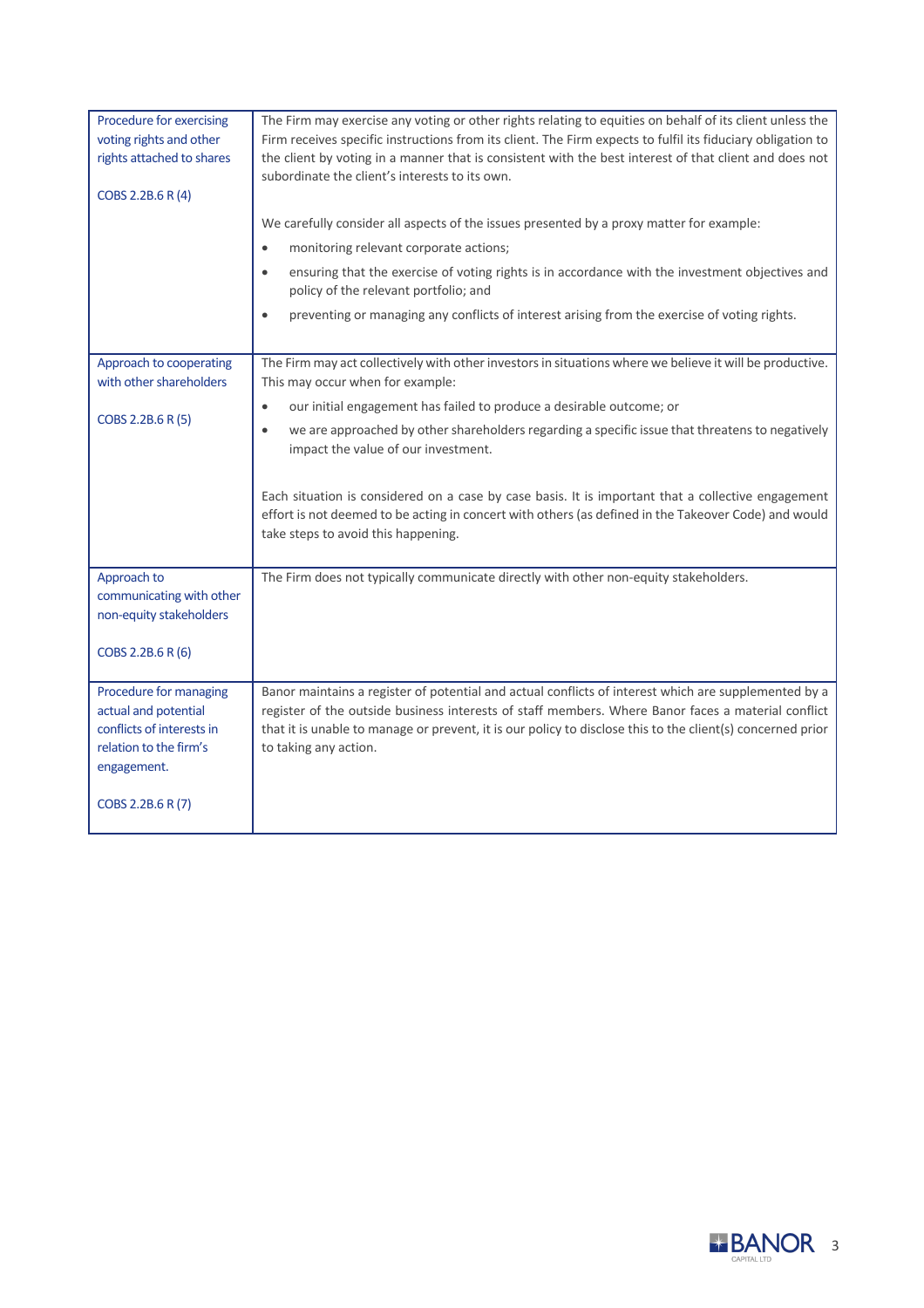# **APPENDIX 2 – SHAREHOLDER RIGHTS DIRECTIVE ANNUAL DISCLOSURE**

Banor makes the below annual disclosure under obligations arising from Article 3g(1)(b) of the revised Shareholder Rights Directive (EU 2017/828) ("SRD") for the period ending June 2021.

| General description of<br>voting behaviour.<br>COBS 2.2B.7R (1)                                  | Banor recognises its responsibility to carry out fiduciary duties and make use of voting rights. We try<br>to be as proactive as possible to get companies, if possible, to alter proposals in line with our<br>principles. We believe that sound corporate governance contributes to shareholder value and adds<br>value to equity investments. ESG issues are also high on our agenda, and we strive to put extra<br>emphasis on companies which we own in our sustainability tilted products. The Firm expects to fulfil<br>its fiduciary obligation to the client by voting in a manner that is consistent with the best interest of<br>that client and does not subordinate the client's interests to its own. |
|--------------------------------------------------------------------------------------------------|---------------------------------------------------------------------------------------------------------------------------------------------------------------------------------------------------------------------------------------------------------------------------------------------------------------------------------------------------------------------------------------------------------------------------------------------------------------------------------------------------------------------------------------------------------------------------------------------------------------------------------------------------------------------------------------------------------------------|
| How has Banor cast votes<br>in the general meetings of<br>companies in which it<br>holds shares. | During the year, the Firm has endeavored to vote in shareholder meetings where possible. Whilst<br>the recommendation of management was considered in all cases, the Firm always voted in the best<br>interests of its clients.                                                                                                                                                                                                                                                                                                                                                                                                                                                                                     |
| COBS 2.2B.7R (2)                                                                                 | Voteable Items: 2<br>With Management: 1<br>Against Management: 0<br>Abstained from voting: 1                                                                                                                                                                                                                                                                                                                                                                                                                                                                                                                                                                                                                        |
| An explanation of Banor's<br>most significant votes.<br>COBS 2.2B.7R (1)                         | Banor defines a significant vote as one where we have voted against management, or where we<br>voted against our proxy adviser's recommendation. We confirm we have applied this chosen<br>approach consistently.                                                                                                                                                                                                                                                                                                                                                                                                                                                                                                   |
| Banor's use of the services<br>of proxy advisors.<br>COBS 2.2B.7R (1)                            | The Firm only uses proxy advisers if the actions to be taken need to be coordinated with other<br>shareholders.                                                                                                                                                                                                                                                                                                                                                                                                                                                                                                                                                                                                     |

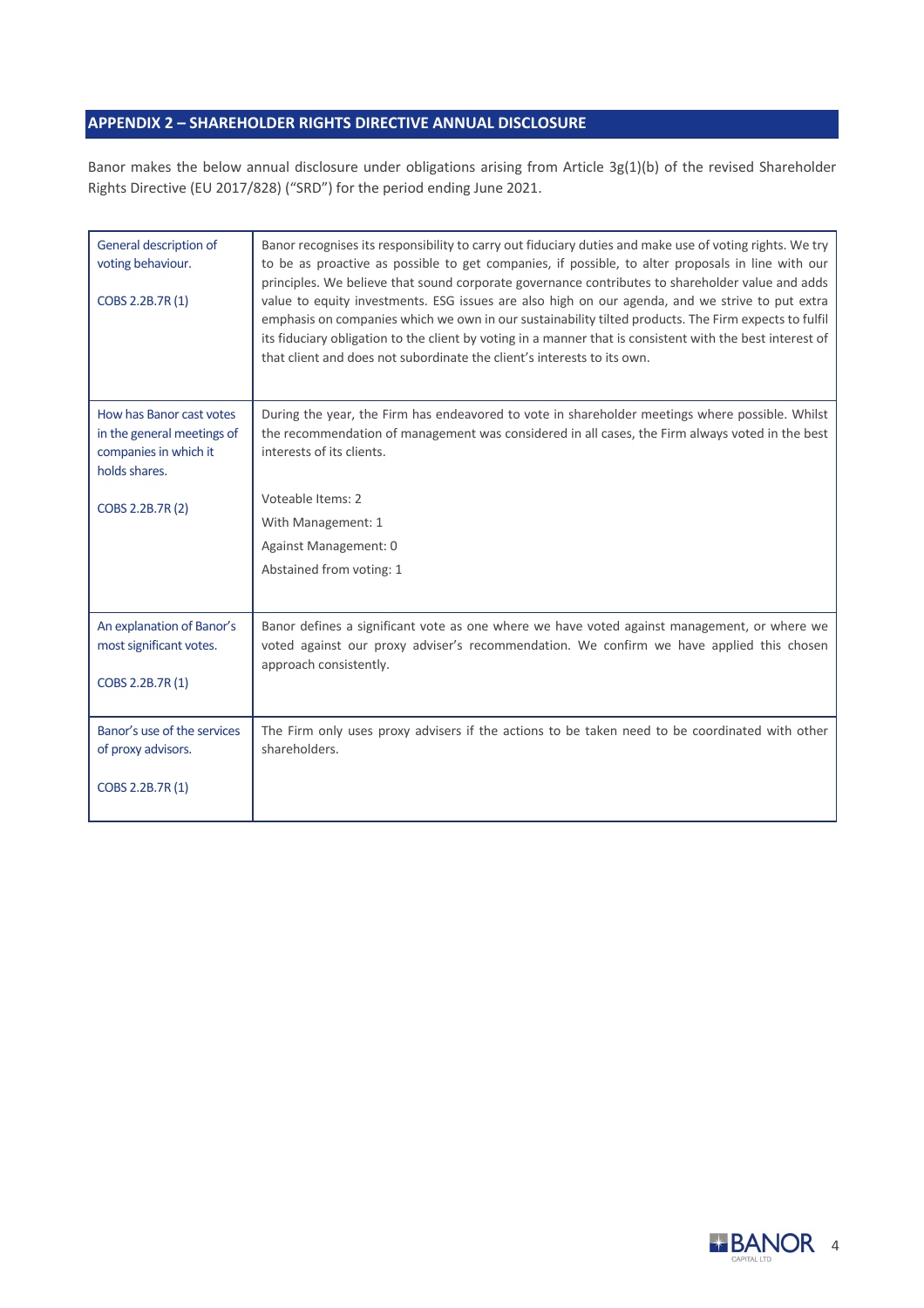# **APPENDIX 3 – SRD INSTITUTIONAL INVESTOR ANNUAL DISCLOSURE**

Under obligations arising from Article 3i(1) of the revised Shareholder Rights Directive (EU 2017/828) ("SRD II"), the following is the annual disclosure to SRD institutional investors, as defined in Article 1(2)(b), for the period ending June 2021.

| How the investment<br>strategy and its<br>implementation contribute<br>to the medium to long-<br>term performance of the<br>assets (of the asset owner<br>or fund)<br>COBS 2.2B.9R (2)(a)                         | Banor is committed to promoting and exercising effective long-term stewardship among the<br>companies represented in the portfolios we manage on behalf of our clients and this has been our<br>focus over the last 12 months as well.<br>With respect to portfolios invested in listed equity instruments, we continued to monitor and<br>evaluate factors such as the underlying companies' corporate strategies, investment and financing<br>activities, regulatory policies and environmental impact, as well as overall effect on and engagement<br>with consumers, workers, and the communities in which they operate to assess and promote long-<br>term value creation.<br>In this manner, assessing and promoting effective stewardship is a key part of our investment<br>process. We use these metrics and align them with our client's overall investment objectives and<br>strategies as agreed in each client's Investment Management Agreement ("IMA"). |
|-------------------------------------------------------------------------------------------------------------------------------------------------------------------------------------------------------------------|------------------------------------------------------------------------------------------------------------------------------------------------------------------------------------------------------------------------------------------------------------------------------------------------------------------------------------------------------------------------------------------------------------------------------------------------------------------------------------------------------------------------------------------------------------------------------------------------------------------------------------------------------------------------------------------------------------------------------------------------------------------------------------------------------------------------------------------------------------------------------------------------------------------------------------------------------------------------|
| Key material medium-to<br>long-term risks associated<br>with the investment<br>COBS 2.2B.9R (2)(b)                                                                                                                | Information on the applicable key material risks associated with the investment are disclosed in our<br>IMA.                                                                                                                                                                                                                                                                                                                                                                                                                                                                                                                                                                                                                                                                                                                                                                                                                                                           |
| Portfolio composition,<br>turnover and turnover<br>costs<br>COBS 2.2B.9R (3)(b)<br>COBS 2.2B.6R (3)(c)                                                                                                            | As required by the SRD II annual disclosure requirement, information on portfolio composition,<br>turnover and turnover costs is provided, where applicable, as part of our periodic client reporting.                                                                                                                                                                                                                                                                                                                                                                                                                                                                                                                                                                                                                                                                                                                                                                 |
| The use of proxy advisors<br>for the purpose of<br>engagement activities<br>COBS 2.2B.6R (3)(d)                                                                                                                   | The Firm only uses proxy advisers if the actions to be taken need to be coordinated with other<br>shareholders.                                                                                                                                                                                                                                                                                                                                                                                                                                                                                                                                                                                                                                                                                                                                                                                                                                                        |
| Policy on securities lending<br>and how that policy is<br>applied to supports the<br>Firm's engagement,<br>particularly at the time of<br>the general meeting of the<br>investee companies<br>COBS 2.2B.6R (3)(e) | The Firm does not carry out securities lending.                                                                                                                                                                                                                                                                                                                                                                                                                                                                                                                                                                                                                                                                                                                                                                                                                                                                                                                        |